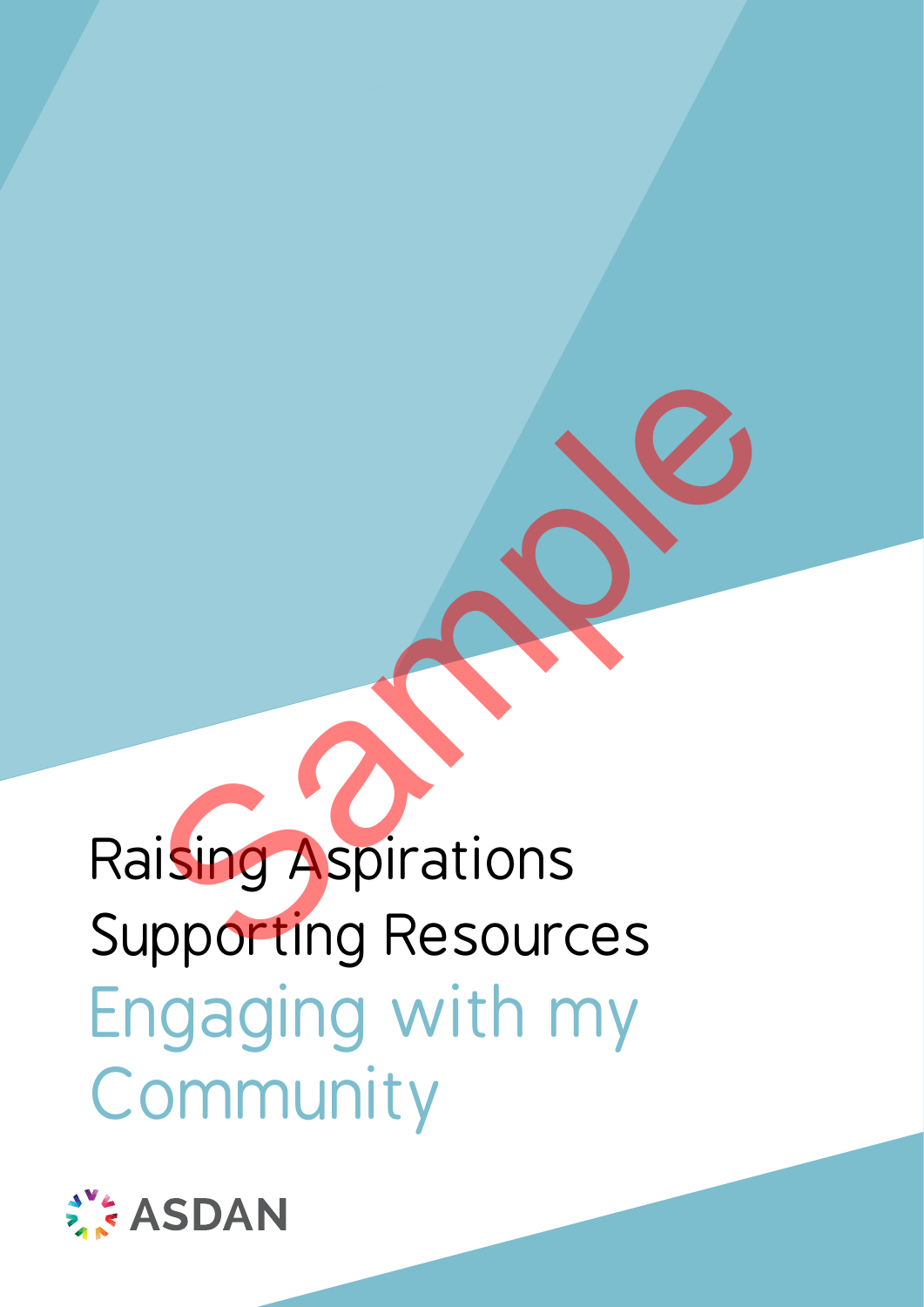# **Contents**

| Introduction                       | 3              |
|------------------------------------|----------------|
| Section 1: Places I visit          |                |
| Places in my local community       | 5              |
| Ideas chart                        | 6              |
| Photo evidence sheet               | $\overline{7}$ |
| Section 2: Help and support        |                |
| Places I can go for help           | 8              |
| Section 3: Clubs and events        |                |
| Clubs and events in my community   | 9              |
| Section 4: The environment         |                |
| Looking after my local environment | 10             |
| Recycling                          | 11             |
| Activity plan                      | 12             |
| Photo evidence sheet               | 13             |
| Section 5: Helping others          |                |
| People who may need help           | 14             |
| <b>Activity log</b>                | 15             |
| Photo evidence sheet               | 16             |
| Section 6: Travel and transport    |                |
| Types of transport                 | 17             |
| Journey log                        | 18             |
| Generic resources                  |                |
| <b>Activity log</b>                | 19             |
| Photo evidence sheet               | 20             |
| Ideas chart                        | 21             |
| <b>Witness Statement</b>           | 22             |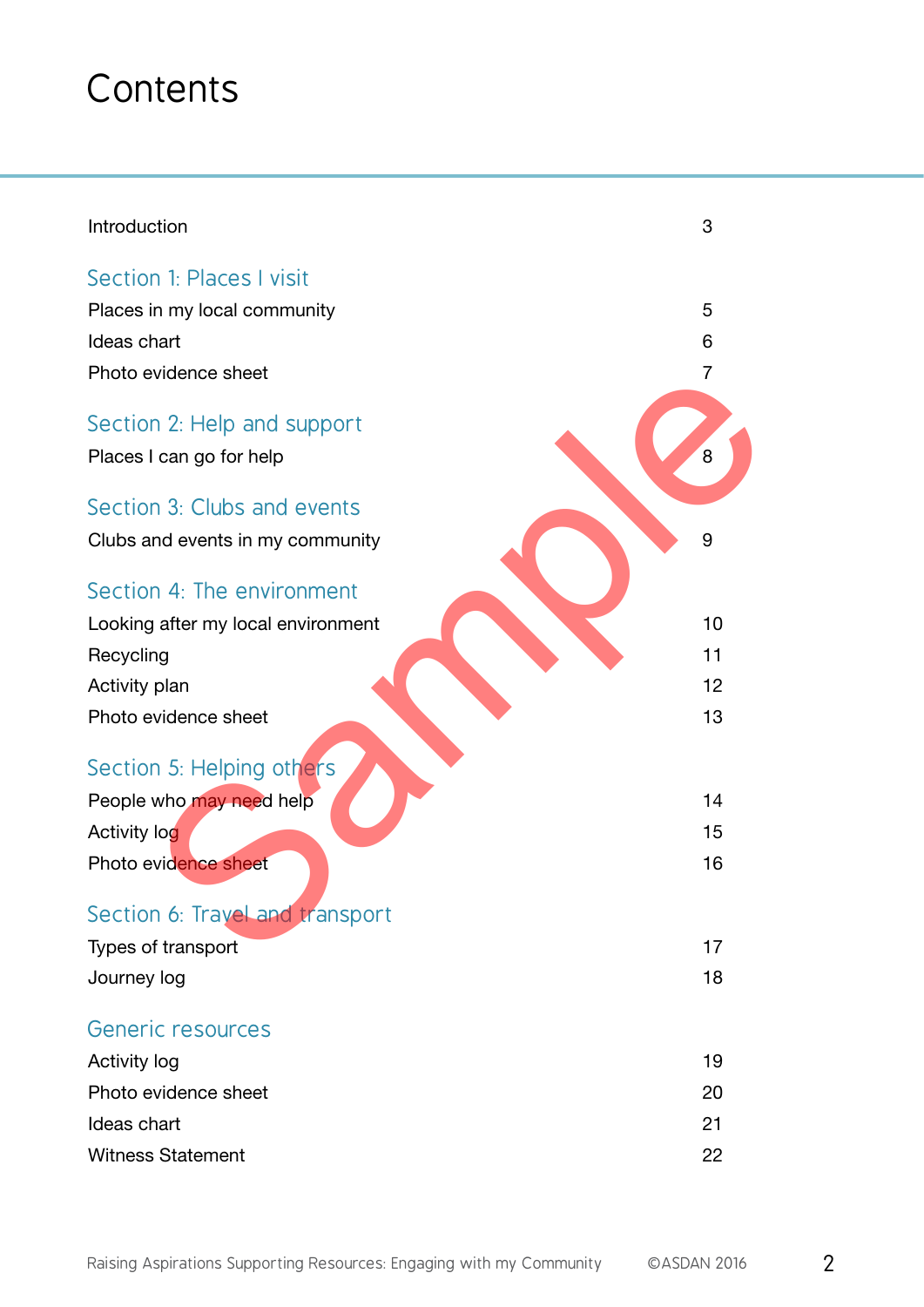# Introduction

This resource pack has been created to support the delivery of the Raising Aspirations module Engaging with my Community.

The pack contains a selection of worksheets and templates to provide evidence for activities undertaken in each section of the module book. Generic resources have also been included to support activities in any section as appropriate.

#### Gathering evidence

There is not a set format for evidencing. All learners have different strengths and different ways of accessing the Raising Aspirations modules, so there is no prescriptive format or method for evidencing work. This flexibility can be bewildering at first and one way of combating the uncertainty is to ask yourself the following questions when you add work to the evidence folder: ring evidence<br>
is not a set format for evidencing. All learners have different strengths and d<br>
in a coessing the Raising Aspirations modules, so there is no prescriptive for<br>
faccessing the Raising Aspirations modules, so

- Does this piece of work demonstrate the skills that the section or activity is asking for?
- Does this piece of work show what the learner can do?
- If the learner is sharing this piece of work with someone else, is there enough explanation to show what they have actually done?
- Has enough care been taken to ensure that the way the work is presented shows the learner's achievements as fully as possible?

If you can answer 'yes' to all of these questions then your learner has produced work that will amply meet the requirements.

#### What evidence is acceptable?

All the Raising Aspirations modules explain at the outset that evidence can take a variety of forms. For example:

- photographs
- videos
- worksheets
- audio recordings

It is not a requirement to use all of the above methods but it is expected that a variety of methods will be used to show the diverse ways that the module has been accessed.

Nor is the above list of methods exhaustive. As a practitioner, you will choose the methods that best suit your learners and show their strengths. For example, if a learner cannot communicate verbally then you will not choose to make an audio recording of their response, however their gestural response could be captured on video.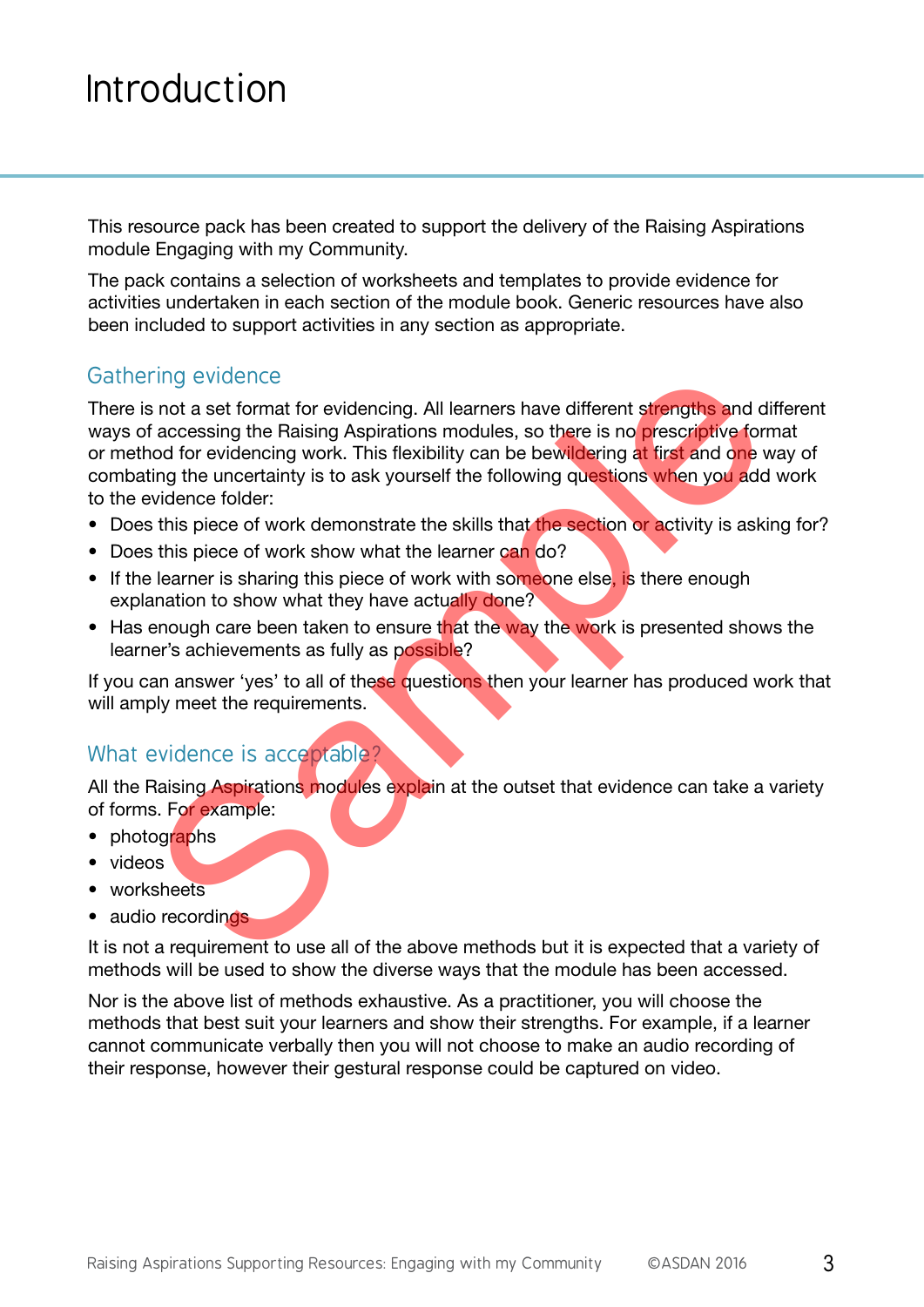## Section 1: Places I visit Places in my local community

#### Name: Name: Name: Name: Name: Name: Name: Name: Name: Name: Name: Name: Name: Name: Name: Name: Name: Name: Na

Show the places you visit in your local community:



Raising Aspirations: Engaging with my Community **Example 2016** 6 CASDAN 2016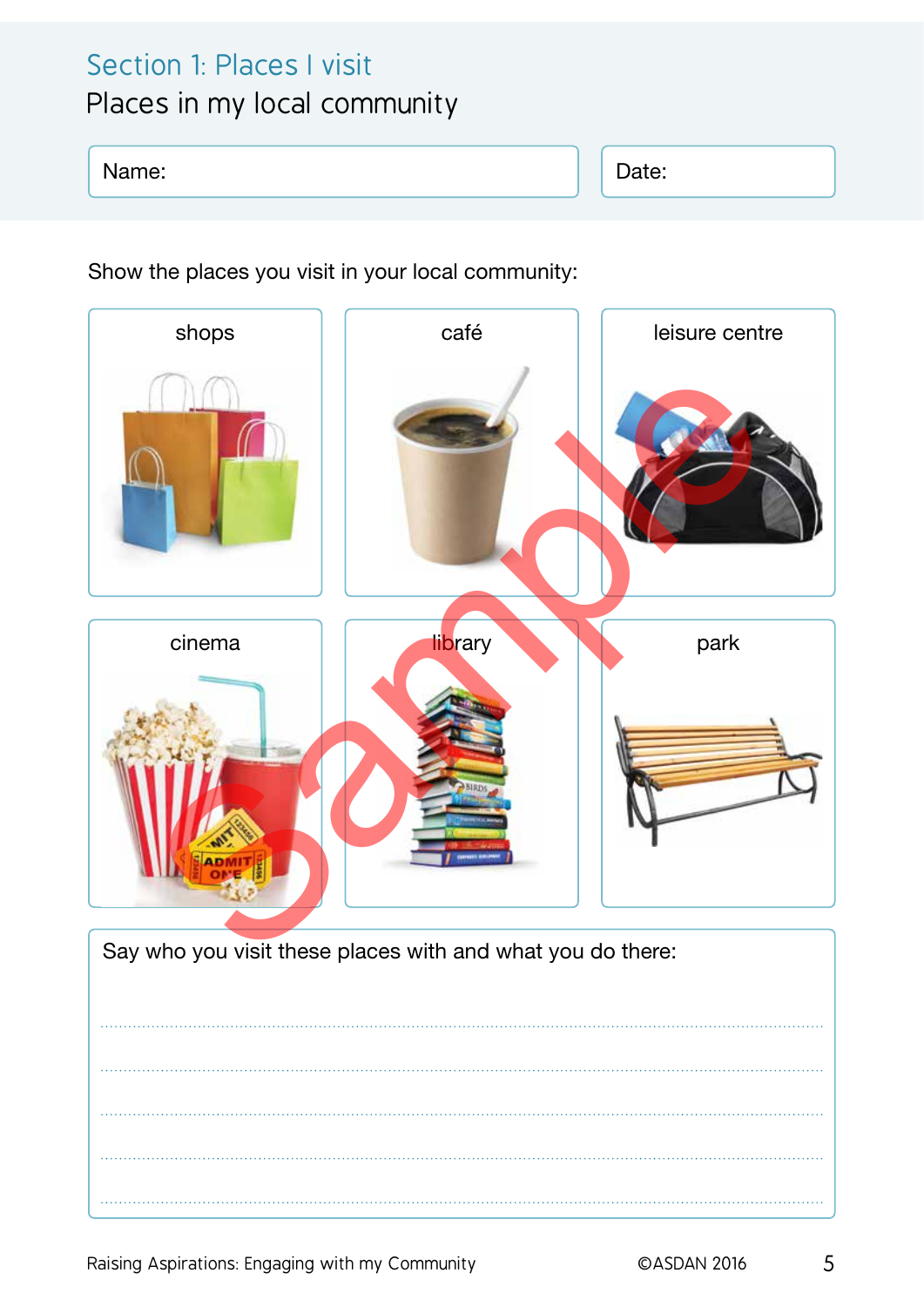## Section 2: Help and support Places I can go for help

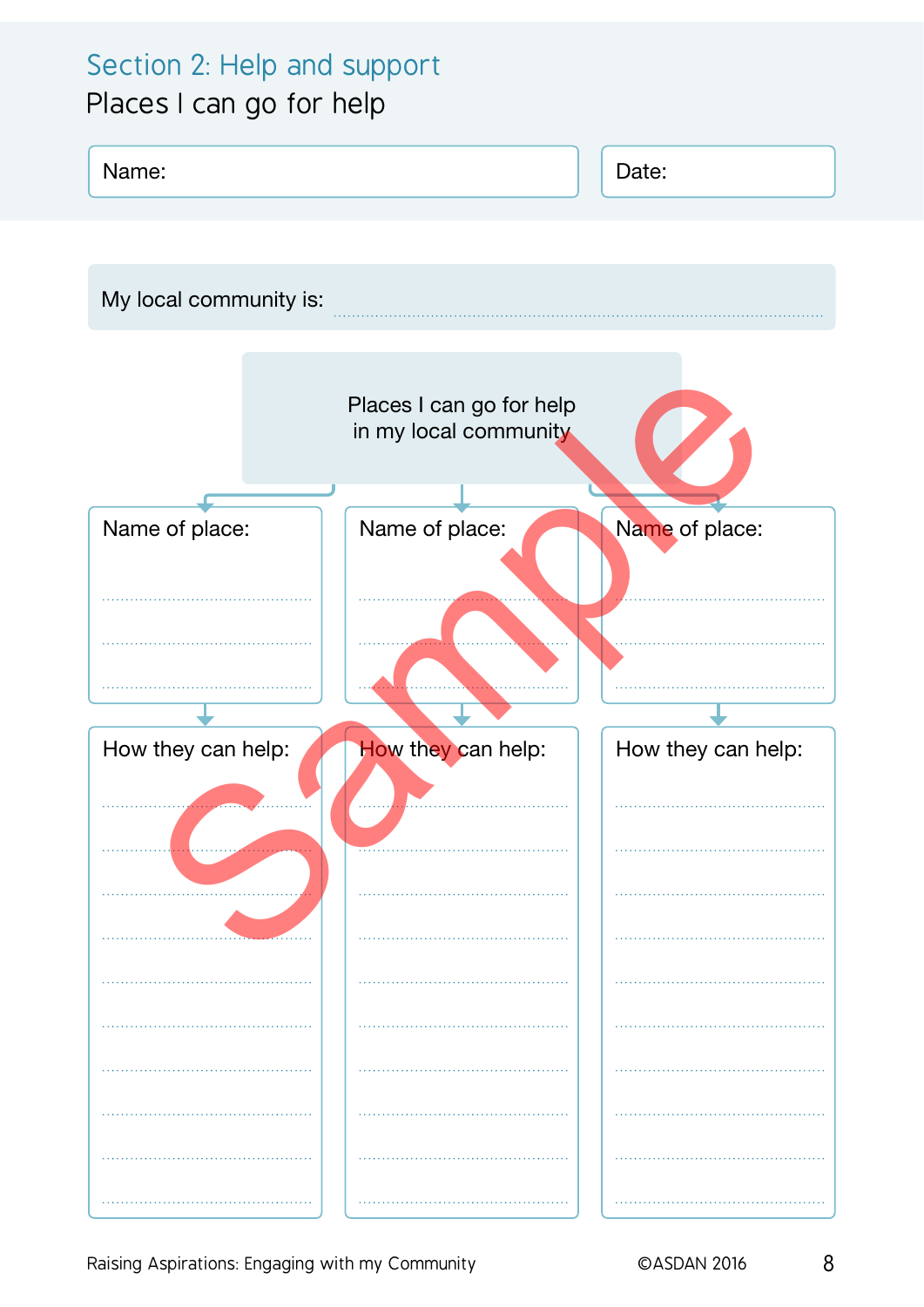## Section 6: Travel and transport Types of transport

#### Name: Date: Date: Date: Date: Date: Date: Date: Date: Date: Date: Date: Date: Date: Date: Date: Date: Date: Date: Date: Date: Date: Date: Date: Date: Date: Date: Date: Date: Date: Date: Date: Date: Date: Date: Date: Date:

Show the types of transport you use to make journeys in your community:



Raising Aspirations: Engaging with my Community **Engine COMS CONTENTS 1988** CASDAN 2016 17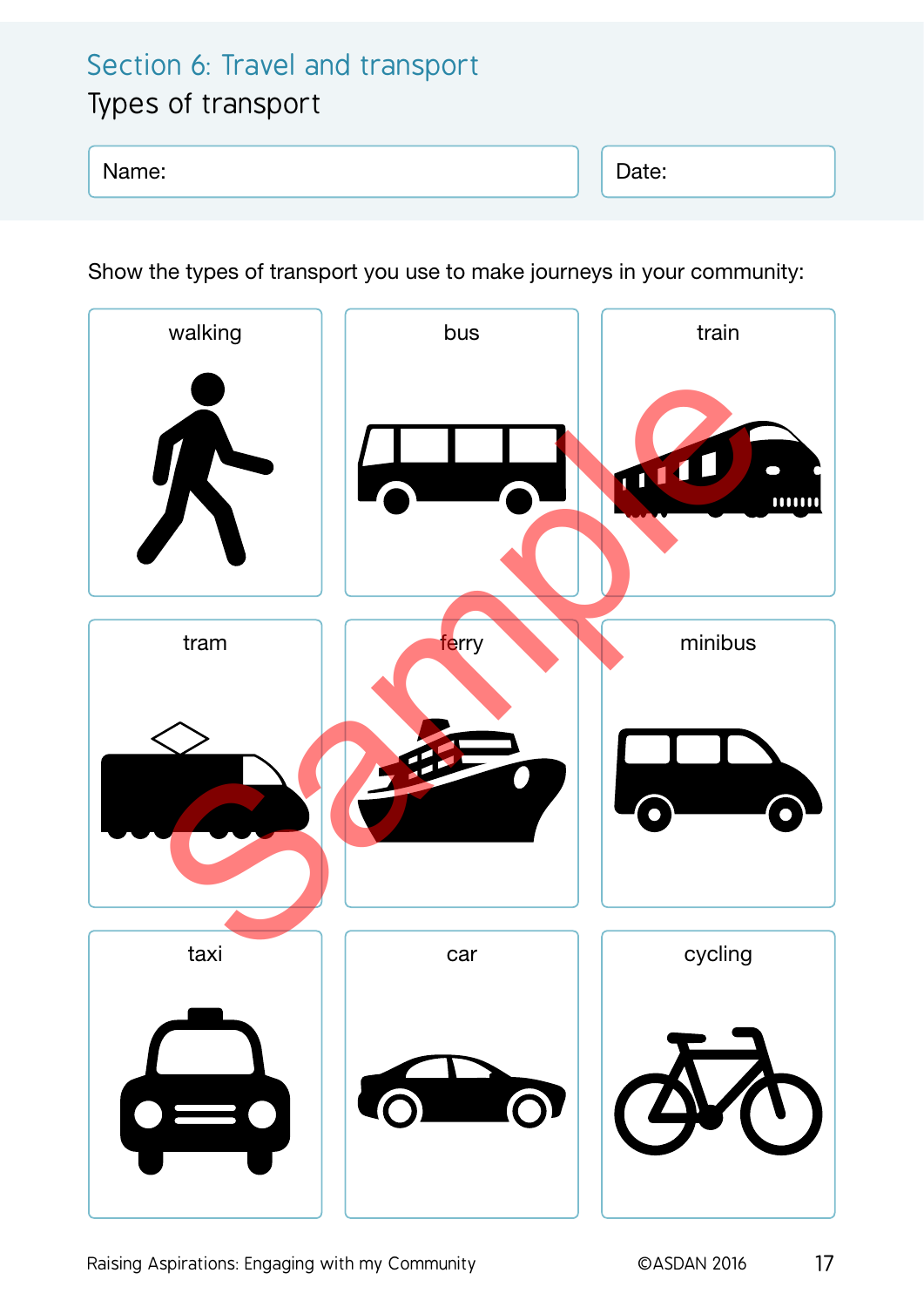## Section 6: Travel and transport Journey log

| Name:                                | Date:                                                            |  |
|--------------------------------------|------------------------------------------------------------------|--|
|                                      |                                                                  |  |
| I am travelling to:                  |                                                                  |  |
| The type of transport I will use is: | This is a:<br>• familiar destination<br>• unfamiliar destination |  |
| My timetable:                        |                                                                  |  |
| My ticket:                           |                                                                  |  |
| Tutor/mentor comments:               |                                                                  |  |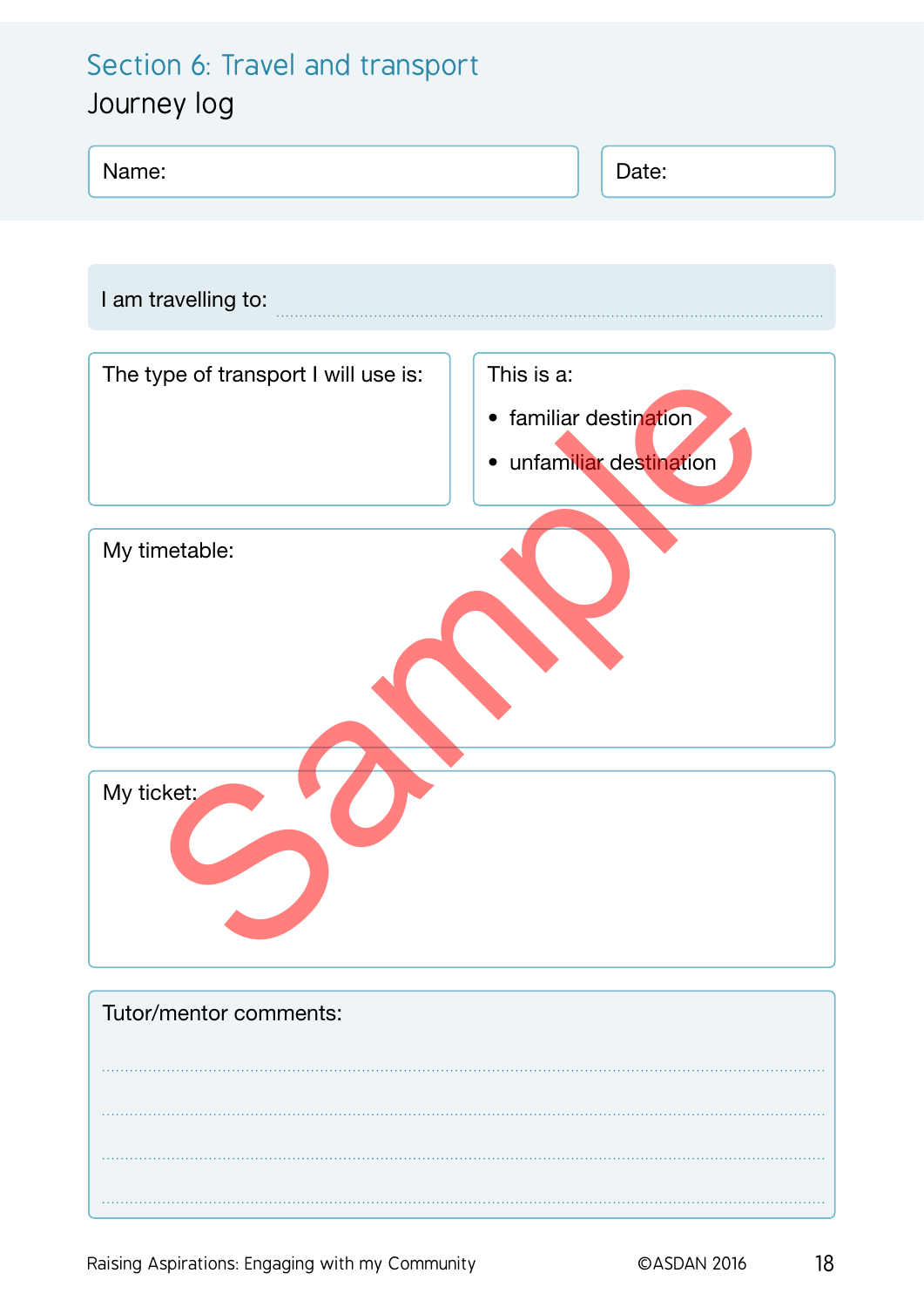## Engaging with my Community Activity log